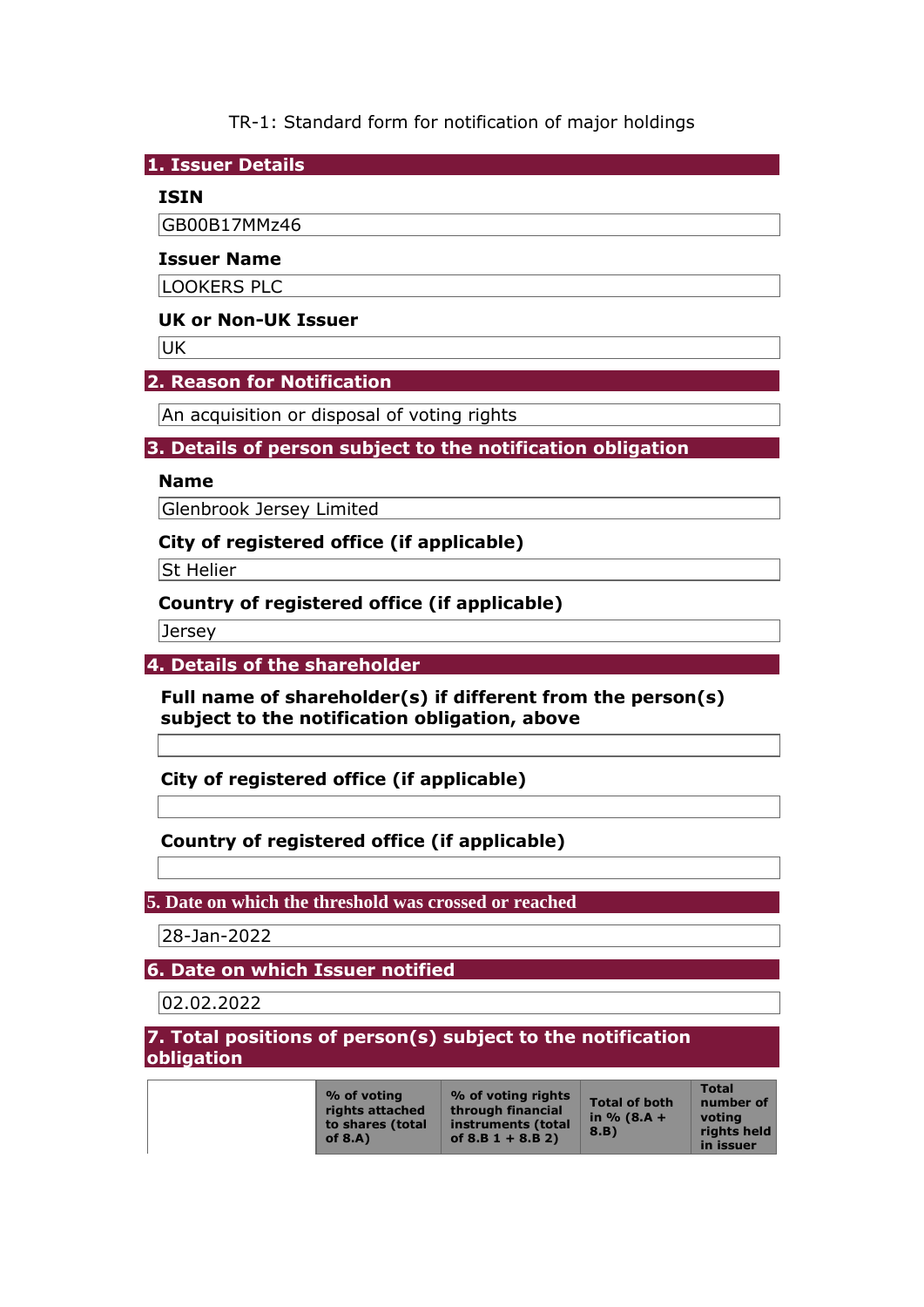| Resulting<br>situation on the<br>date on which<br>threshold was<br>crossed or<br>reached | 0.000000 | 0.000000 | 0.000000 |  |
|------------------------------------------------------------------------------------------|----------|----------|----------|--|
| Position of<br>previous<br>notification (if<br>applicable)                               |          |          |          |  |

#### **8. Notified details of the resulting situation on the date on which the threshold was crossed or reached**

### **8A. Voting rights attached to shares**

| <b>Class/Type of</b><br>shares ISIN code(if direct voting<br>possible) | Number of | Number of<br>indirect voting<br>rights (DTR5.1) rights (DTR5.2.1) | % of direct voting<br>rights (DTR5.1) | $\sim$ of indirect<br>voting rights<br>(DTR5.2.1) |
|------------------------------------------------------------------------|-----------|-------------------------------------------------------------------|---------------------------------------|---------------------------------------------------|
| GB00B17MMZ46                                                           |           |                                                                   | 0.000000                              | 0.000000                                          |
| Sub Total 8.A                                                          |           |                                                                   | 0.000000%                             |                                                   |

# **8B1. Financial Instruments according to (DTR5.3.1R.(1) (a))**

| <b>Type of financial</b><br>instrument | date | <b>Expiration Exercise/conversion</b><br>period | Number of voting rights that<br>may be acquired if the<br>instrument is<br>exercised/converted | $\%$ of<br>votina<br>rights |
|----------------------------------------|------|-------------------------------------------------|------------------------------------------------------------------------------------------------|-----------------------------|
| Sub Total 8.B1                         |      |                                                 |                                                                                                |                             |

**8B2. Financial Instruments with similar economic effect according to (DTR5.3.1R.(1) (b))** 

| <b>Type of</b><br>financial<br>instrument | <b>Expiration</b><br>date | Exercise/conversion<br>period | <b>Physical or cash Number of</b><br>settlement | voting rights | $\%$ of<br><u> votina</u><br>riahts |
|-------------------------------------------|---------------------------|-------------------------------|-------------------------------------------------|---------------|-------------------------------------|
| Sub Total 8.B2                            |                           |                               |                                                 |               |                                     |

**9. Information in relation to the person subject to the notification obligation** 

2. Full chain of controlled undertakings through which the voting rights and/or the financial instruments are effectively held starting with the ultimate controlling natural person or legal entities (please add additional rows as necessary)

| <b>Ultimate</b><br>controlling person | Name of<br>controlled<br>undertaking  | % of voting rights<br>if it equals or is<br>higher than the<br>notifiable threshold than the notifiable | % of voting rights<br>through financial<br>instruments if it<br>equals or is higher<br>threshold | <b>Total of both if</b><br>it equals or is<br>higher than<br>the notifiable<br>threshold |
|---------------------------------------|---------------------------------------|---------------------------------------------------------------------------------------------------------|--------------------------------------------------------------------------------------------------|------------------------------------------------------------------------------------------|
| D.C.A<br>Bramall and<br>family        | Glenbrook<br><b>Jersey</b><br>Limited | 0.000000                                                                                                | 0.000000                                                                                         |                                                                                          |